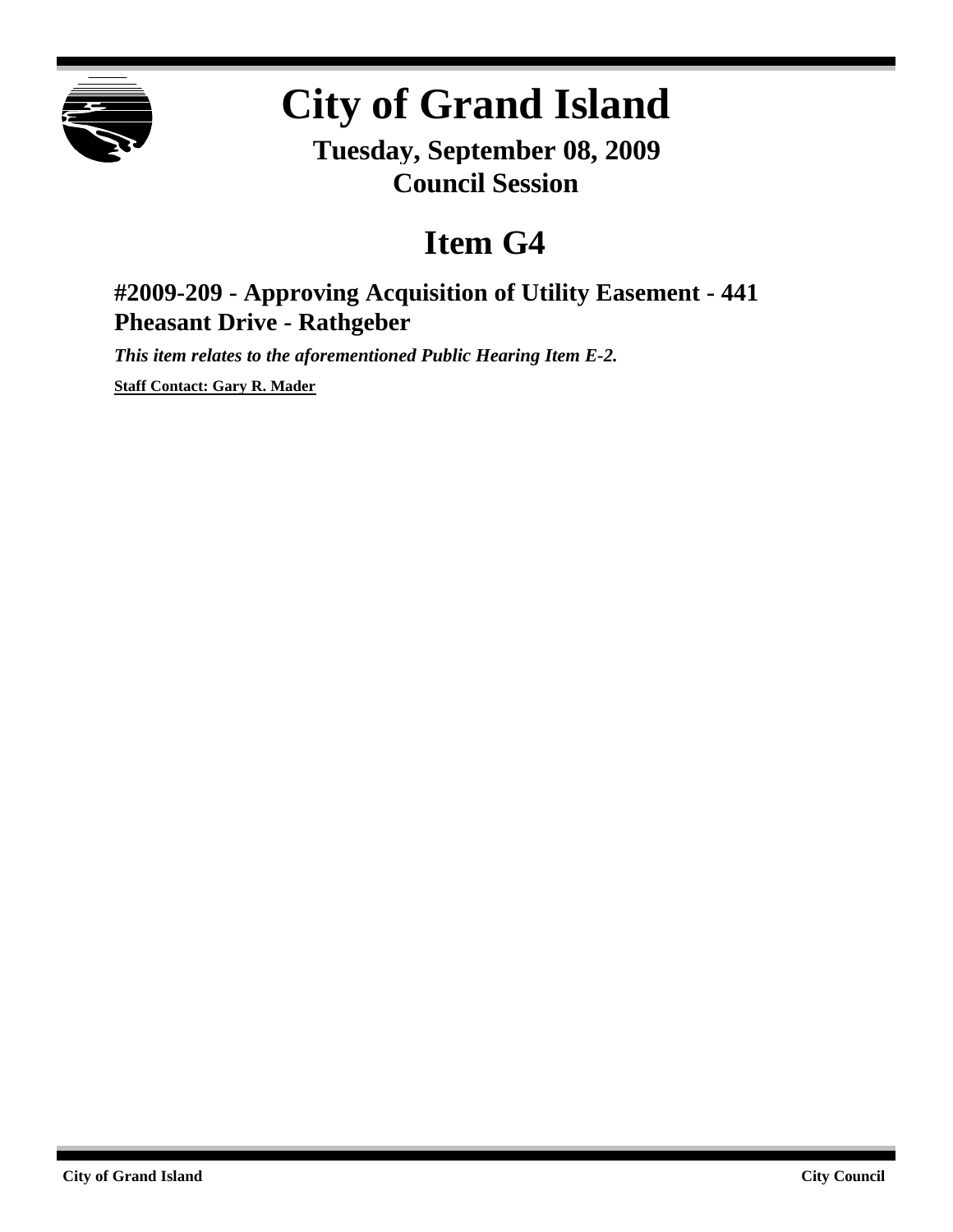## R E S O L U T I O N 2009-209

WHEREAS, a public utility easement is required by the City of Grand Island, from Roy R. Rathgeber, to survey, construct, inspect, maintain, repair, replace, relocate, extend, remove, and operate thereon, public utilities and appurtenances, including lines and transformers; and;

WHEREAS, a public hearing was held on September 8, 2009, for the purpose of discussing the proposed acquisition of an easement located in Hall County, Nebraska; and more particularly described as follows:

Beginning at the northwest corner of Lot Fifteen (15), Ravenwood Subdivision located in Hall County, Nebraska; thence N28°30'50"E, a distance of one hundred six and twenty hundredths (106.20) feet; thence N2°38'35"W, a distance of one hundred fifty four and three hundredths (154.03) feet; thence N87°21'25"E, a distance of twenty (20.0) feet; thence S2°38'35"E, a distance of one hundred fifty nine and sixty one hundredths (159.61) feet; thence S28°30'50"W, a distance of one hundred ninety one hundredths (100.91) feet to a point on the southerly line of Spencer Aces Subdivision; thence S89°59'58"W

along the southerly line of said Spencer Acres Subdivision, a distance of twenty two and seventy five hundredths (22.75) feet to the northwest corner of Lot Fifteen (15), said Ravenwood Subdivision, being the said Point of Beginning.

The above-described easement and right-of-way containing a total of 0.12 acres, more or less, as shown on the plat dated 8/17/2009, marked Exhibit "A", attached hereto and incorporated herein by reference,

NOW, THEREFORE, BE IT RESOLVED BY THE MAYOR AND COUNCIL OF THE CITY OF GRAND ISLAND, NEBRASKA, that the City of Grand Island be, and hereby is, authorized to acquire a public utility easement from Roy R. Rathgeber, on the above-described tract of land.

- - -

Adopted by the City Council of the City of Grand Island, Nebraska, September 8, 2009.

Margaret Hornady, Mayor

\_\_\_\_\_\_\_\_\_\_\_\_\_\_\_\_\_\_\_\_\_\_\_\_\_\_\_\_\_\_\_\_\_\_\_\_\_\_\_

Attest:

RaNae Edwards, City Clerk

\_\_\_\_\_\_\_\_\_\_\_\_\_\_\_\_\_\_\_\_\_\_\_\_\_\_\_\_\_\_\_\_\_\_\_\_\_\_\_

| Approved as to Form | ¤               |
|---------------------|-----------------|
| September 4, 2009   | ¤ City Attorney |